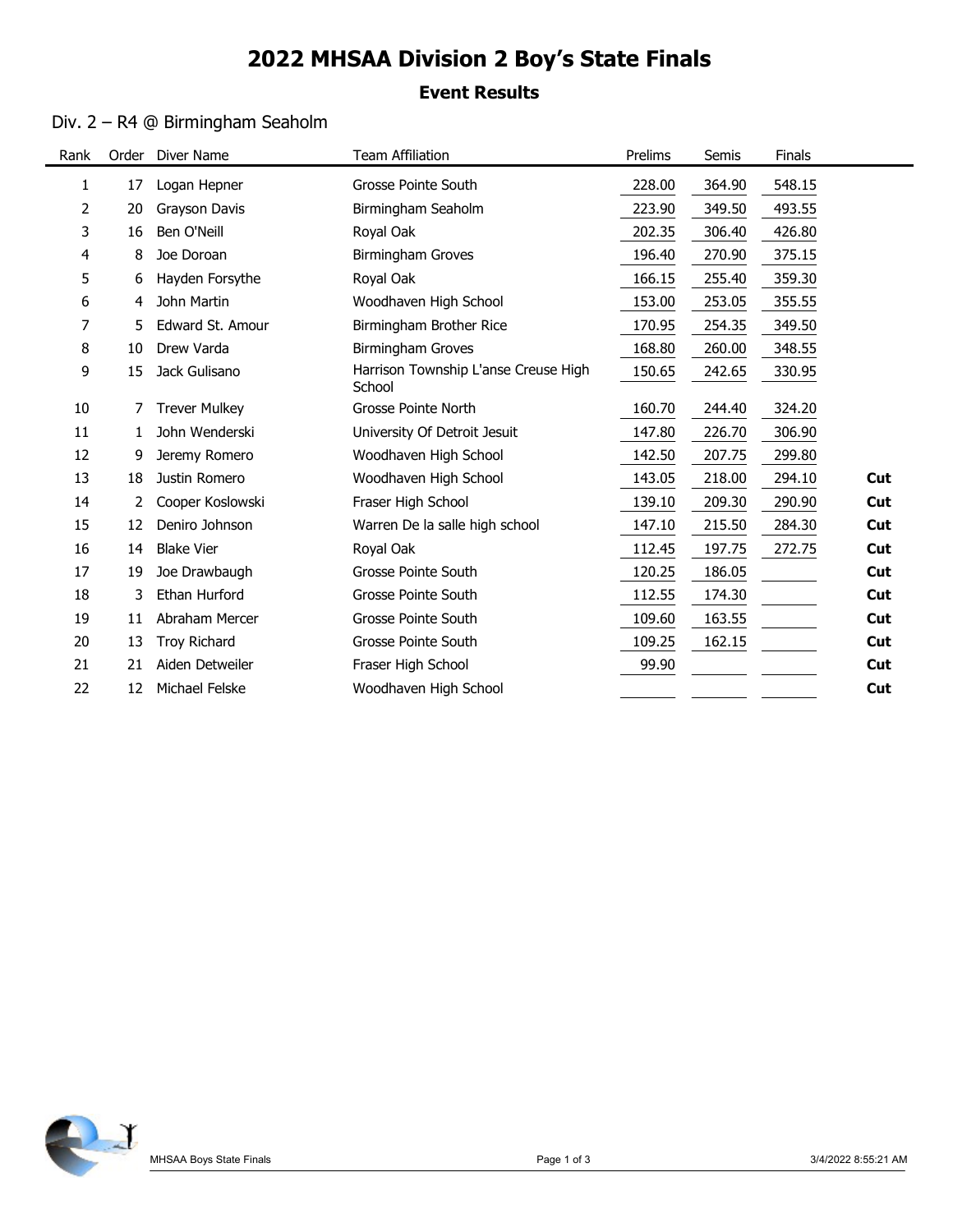# 2022 MHSAA Division 2 Boy's State Finals

### Event Results

#### Div. 2 – R5 @ Fenton

 $\blacksquare$ 

|      |    | Div. 2 – R5 @ Fenton  | <b>Event Results</b>        |         |        |        |            |
|------|----|-----------------------|-----------------------------|---------|--------|--------|------------|
| Rank |    | Order Diver Name      | <b>Team Affiliation</b>     | Prelims | Semis  | Finals |            |
| 1    |    | 1 Cole Warren         | Dexter High School          | 222.90  | 345.00 | 499.10 |            |
| 2    |    | 13 Austin Clise       | Bedford High School         | 190.80  | 277.20 | 376.80 |            |
| 3    |    | 5 Owen Cox            | Fenton High School          | 165.45  | 262.65 | 373.40 |            |
| 4    |    | 2 Ian Smith           | Rochester Adams High School | 157.50  | 247.50 | 363.00 |            |
| 5    | 16 | <b>Stuart Knight</b>  | Ann Arbor Skyline           | 183.90  | 268.95 | 362.10 |            |
| 6    | 7  | Alexander Walker      | Walled Lake Northern        | 162.75  | 234.75 | 315.65 |            |
| 7    | 17 | Jayden Pone           | Rochester Stoney Creek      | 126.90  | 209.20 | 305.05 |            |
| 8    |    | 11 Nathaniel Zazeckis | Rochester Adams High School | 134.10  | 208.45 | 283.05 |            |
| 9    | 8  | Kate Castrogiovanni   | Ann Arbor Greenhills        | 115.55  | 177.65 | 248.40 |            |
| 10   | 10 | Jonah Farabi          | Walled Lake Northern        | 126.50  | 187.25 | 248.30 | Cut        |
| 11   | 14 | Soren Nielsen         | Ann Arbor Skyline           | 109.40  | 170.60 | 236.65 | Cut        |
| 12   | 6  | <b>Dillon Marion</b>  | Wyandotte Roosevelt         | 110.45  | 177.35 | 236.45 | Cut        |
| 13   | 9  | Ishan Leahy           | Ann Arbor Greenhills        | 101.45  | 181.40 | 231.85 | Cut        |
| 14   | 15 | Kevin McCardell       | Rochester Stoney Creek      | 90.95   | 167.55 |        | <b>Cut</b> |
| 15   | 4  | Tabitha Cunningham    | Flint Kearsley              | 98.95   | 166.15 |        | Cut        |
| 16   |    | 12 Matthew Mizzi      | Allen Park High School      | 101.85  | 164.65 |        | Cut        |
| 17   |    | 3 Nadia Schnitzel     | Ann Arbor Greenhills        | 103.80  | 152.20 |        | Cut        |